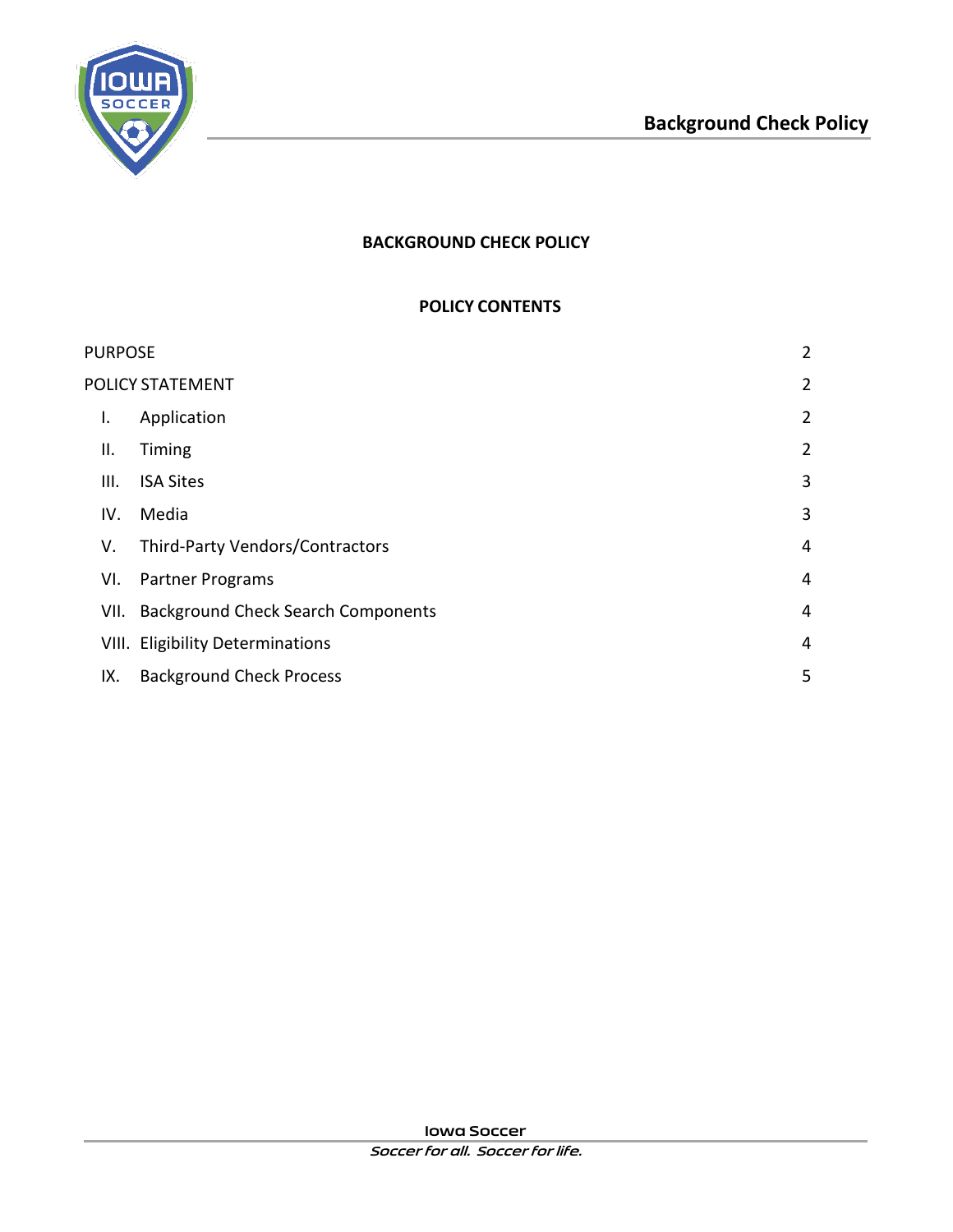

### **PURPOSE**

<span id="page-1-0"></span>Iowa Soccer Association (ISA) is committed to the safety of all individuals who participate in its programs or events, including without limitation minors and vulnerable adults. To help protect these individuals, ISA requires that anyone who wants to volunteer with or become an employee of ISA, or participate in a ISA event or program, undergo a criminal background check and sex offender registries. This Policy contains information about ISA's background check program and describes the process used by ISA to evaluate criminal background checks.

### <span id="page-1-2"></span><span id="page-1-1"></span>**POLICY STATEMENT**

- *I. Application*
- A. This policy applies to the following individuals (collectively, the "Subjects"):
	- 1. ISA employees and individuals ISA formally authorizes, approves, or appoints to (a) serve in a position of authority over or (b) have regular contact with athletes.
	- 2. Coaches, assistant coaches, or personal care assistants who are funded, have a contractual obligation with, or are credentialed by ISA, or otherwise have regular contact with ISA athletes. All other individuals listed in the ISA Safe Soccer Policy as "Adult Participants."
	- 3. All athletes and alternates, training partners, and guides 18 years of age or older who are selected by ISA to participate in ISA Events. Individuals referenced in this subsection shall have 45 days after reaching the age of majority (18 years of age), to come into compliance with this background check policy. An "ISA Event" is any ISA sanctioned activity. **Please note that Adult Athletes as defined in the Iowa Soccer Safe Soccer Policy are only required to undergo certain components of the Background Check. They are:** Social Security Number validation; Name and address history records; National Criminal Database search, Sex Offender Registry search, and SafeSport Disciplinary Records.
	- 4. Individuals who have regular contact with athletes at ISA Training Sites. An "ISA Site" is any facility/location that is formally affiliated with ISA and used by ISA or its athletes for competitions and/or training, recovery, or coaching purposes.
	- 5. Other individuals who have regular contact with athletes, or who have one on one access to athletes, as determined by ISA, in its discretion.

### <span id="page-1-3"></span>*II. Timing*

A criminal background check covering a Subject utilizing the background check components set forth in Section VII ("Background Check Components") will be completed prior to the Subject's commencement of a new role at ISA, or prior to the Subject's participation in an ISA Event.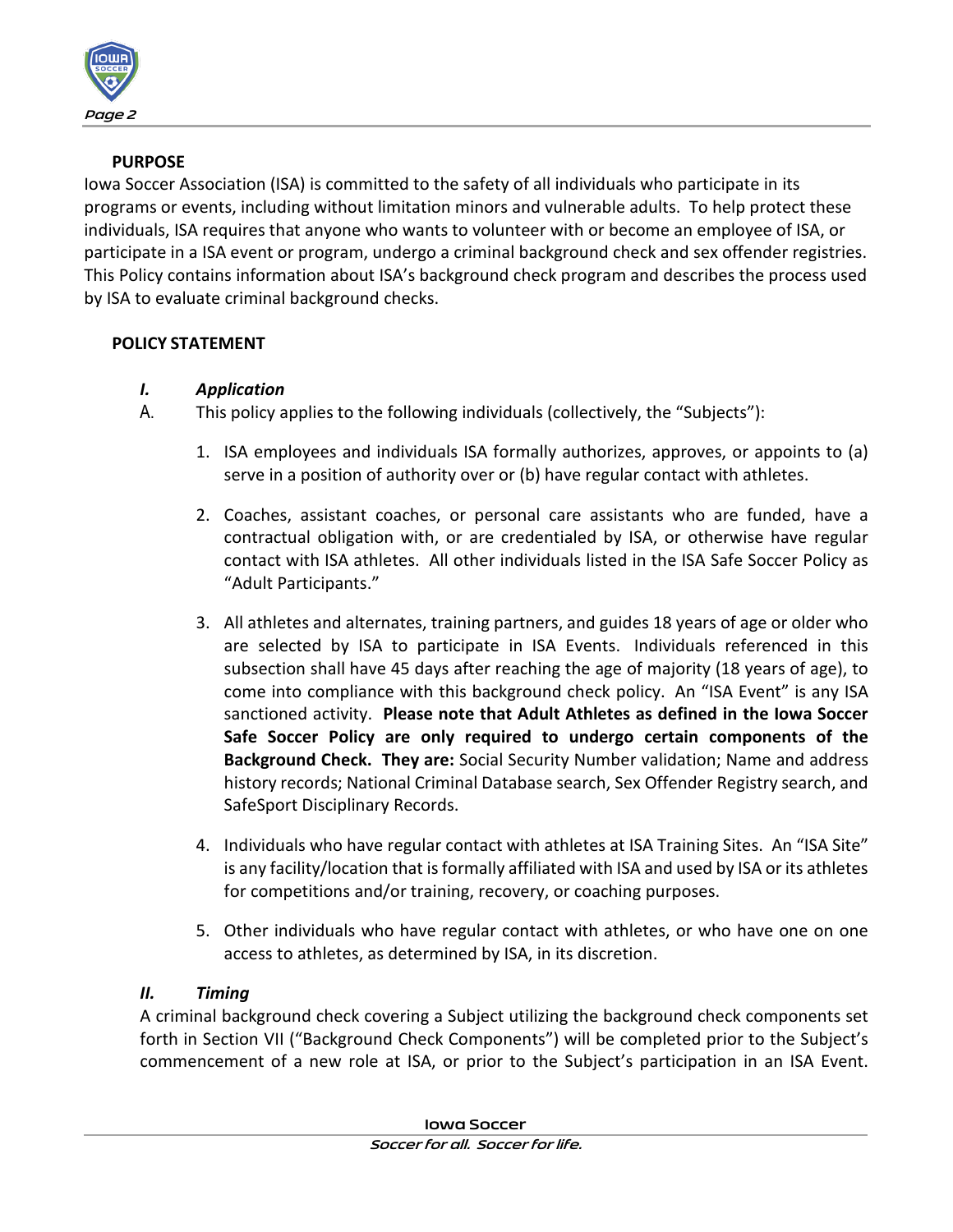

Thereafter, a criminal background check covering a Subject utilizing the Background Check Components will be conducted every two years for as long as that individual qualifies as a Subject.

### <span id="page-2-0"></span>*III. ISA Sites*

ISA Sites will require criminal background checks that utilize search components set forth in Section VI ("Background Check Components") for individuals the ISA Sites formally authorize, approve, or appoint (a) to serve in a position of authority over athletes, or (b) to have regular contact with athletes. Upon ISA's request, the ISA Sites must provide certifications to establish that the mandated background checks were conducted in accordance with this Policy. For purposes of clarification, an ISA Site shall be regarded as having formally authorized, approved or appointed an individual in instances where the ISA Site has control over the authorization, approval, or appointment process.

# <span id="page-2-1"></span>*IV. Media*

Individuals affiliated with the media, who are authorized or credentialed by ISA to access an ISA Site or attend an ISA Event, and may have unsupervised one-on-one interactions with athletes, will be required to undergo a criminal background check utilizing the Background Check Components.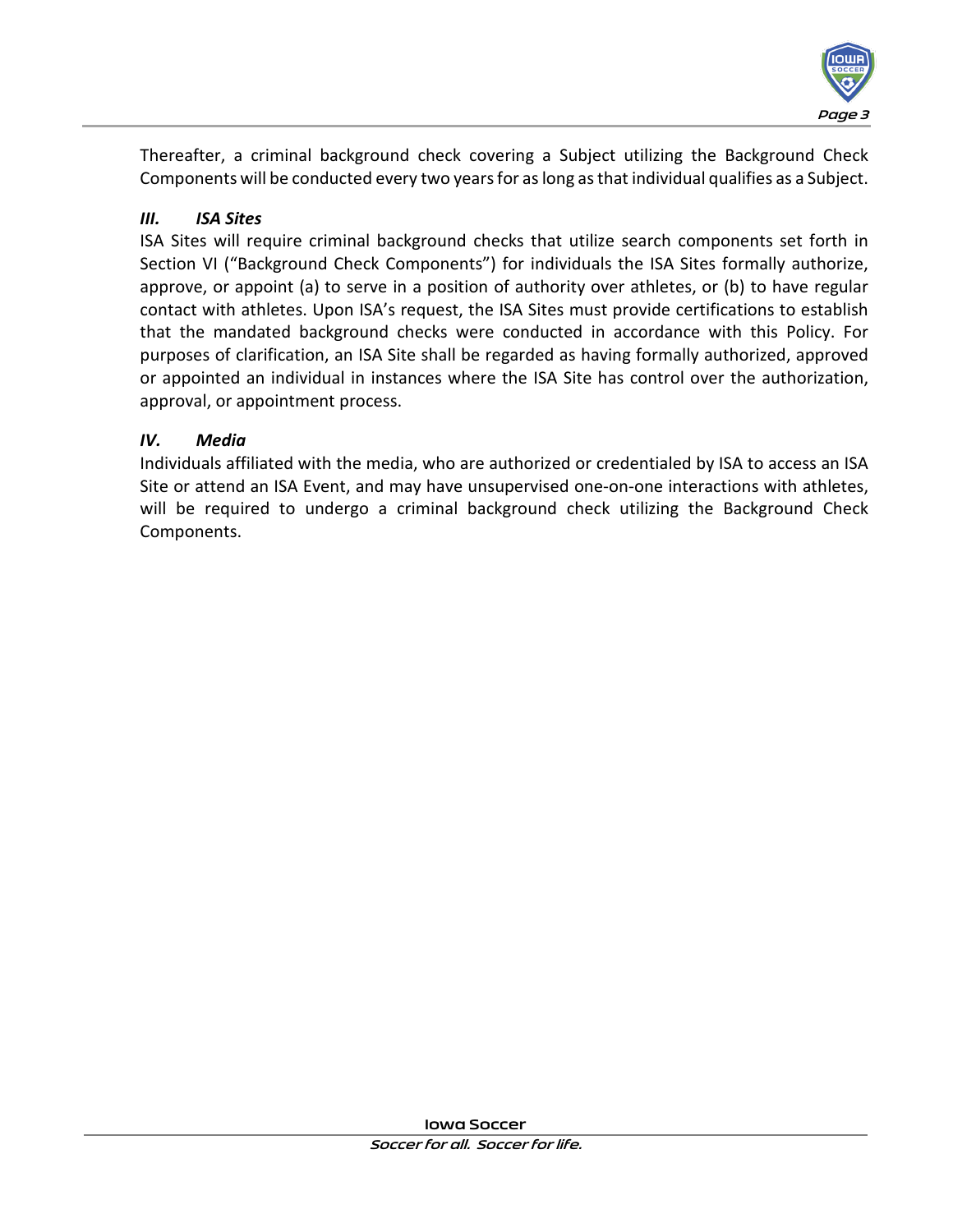

# <span id="page-3-0"></span>*V. Third-Party Vendors/Contractors*

Contracts with third-party vendors/contractors that are (a) in a position of authority over or (b) in regular contact with athletes must include the background check requirements set forth in this Policy. The contracts shall also specify that certification must be provided by the vendor/contractor upon request by ISA to establish the mandated background checks were conducted in accordance with this Policy.

### <span id="page-3-1"></span>*VI. Partner Programs*

When partnering with community organizations for events, ISA shall ensure that the partnership agreements include language regarding background check requirements. The agreements shall also specify that certification must be provided by the community organization upon request by ISA to establish that the mandated background checks were conducted in accordance with this Policy.

#### <span id="page-3-2"></span>*VII. Background Check Search Components*

- A. Social Security Number validation;
- B. Name and address history records;

C. Multiple independent Multi-Jurisdictional Criminal Database searches covering 50 states plus DC, Guam, and Puerto Rico;

D. County Criminal Records and/or state criminal record repository for each name used and county where the individual currently lives or has lived during the past seven years, going back the length of time records are available and reportable for each county searched;

E. Multiple Sex Offender Registry database searches of all available states, plus DC, Guam, and Puerto Rico;

- F. Multiple National Watch Lists;
- G. SafeSport Disciplinary Records;
- H. Comprehensive International Records search for individuals who have lived outside of the United States for six consecutive months in any one country, during the past seven years; and
- I. Professional License/Certification Verification for certain medical roles.

### <span id="page-3-3"></span>*VIII. Eligibility Determinations*

**ISA Background Checks**: Any criminal background check that is obtained pursuant to the terms of this Policy that results in a report of a disposition or resolution of a criminal proceeding, other than an adjudication of not guilty, for any of the below criminal offenses will be subject to ISA's policies and procedures to determine eligibility:

- 1. Any felony.
- 2. Any misdemeanor involving:
	- a. All sexual crimes, criminal offenses of a sexual nature to include but not limited to; rape, child molestation, sexual battery, lewd conduct, possession